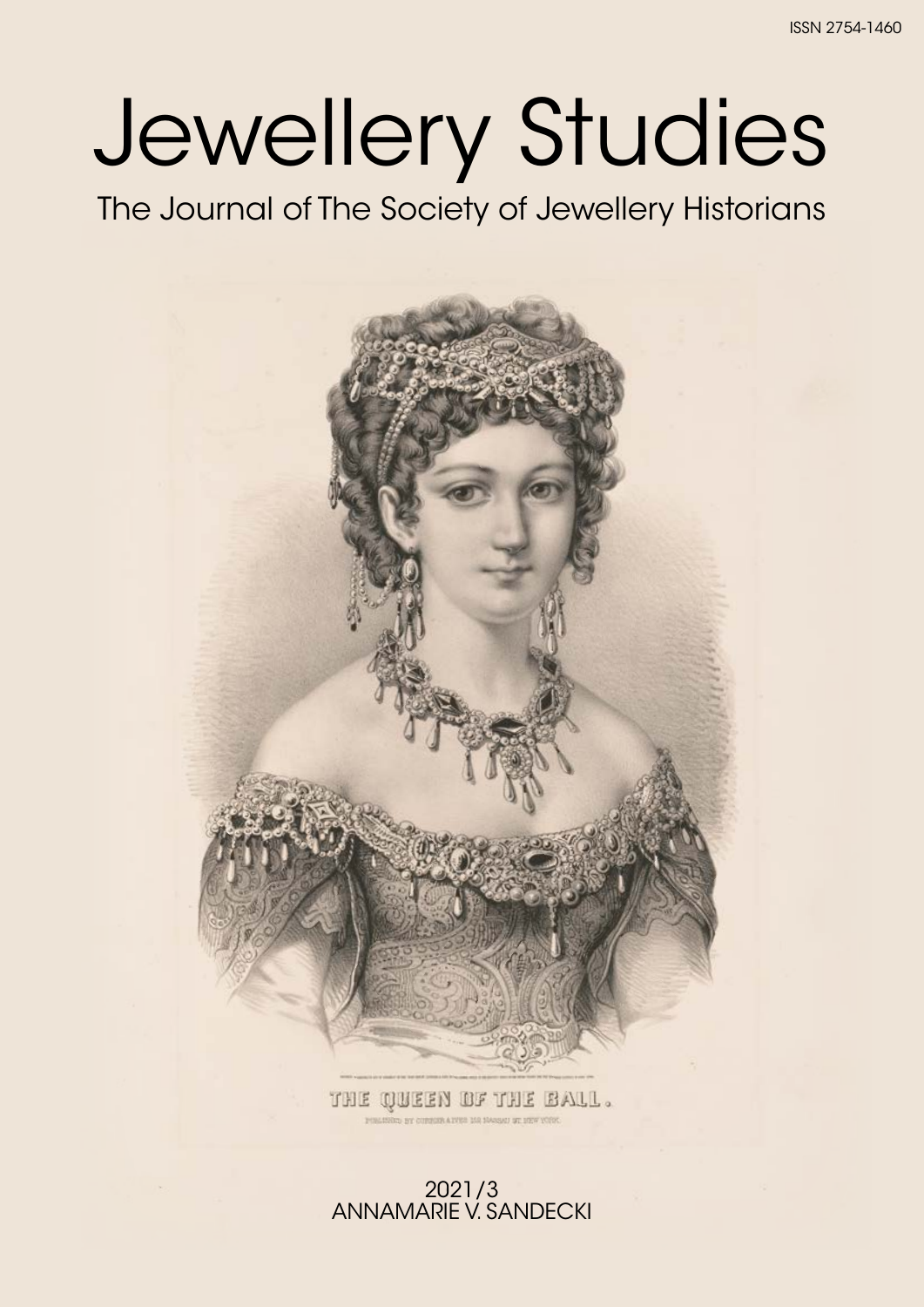#### Published by the Society of Jewellery Historians



The **Society of Jewellery Historians** is a Registered Charity: No.1151393, and a company limited by guarantee, No. 7032947, registered in England. The logo of the Society is the copyright of the Society and shall not be used if the Work is republished in any way other than as an unaltered pdf of the Work in this Publication.

The Society was formed in 1977 with the aim of stimulating the growing international interest in jewellery of all ages and cultures by publishing new research and by bringing together those interested in the subject, whether in a professional or private capacity. The membership includes archaeologists, museum specialists, collectors, art historians, dealers, gemmologists, practising jewellers and designers, scientists and conservators.

The Society runs a programme of lectures from September to June, inviting speakers from different disciplines and many parts of the world. The lectures are usually held in London at the Society of Antiquaries, Burlington House, Piccadilly, London W1V OHS, and are made available afterwards on the Society's website. In addition, the Society arranges a variety of other occasional events including international symposia on aspects of the history and technology of jewellery, study visits to museums, and private views of special exhibitions.

For full details visit the Society's website at: www.societyofjewelleryhistorians.ac.uk or write to: The Membership Secretary, The Society of Jewellery Historians, Scientific Research, The British Museum, London WC1B 3DG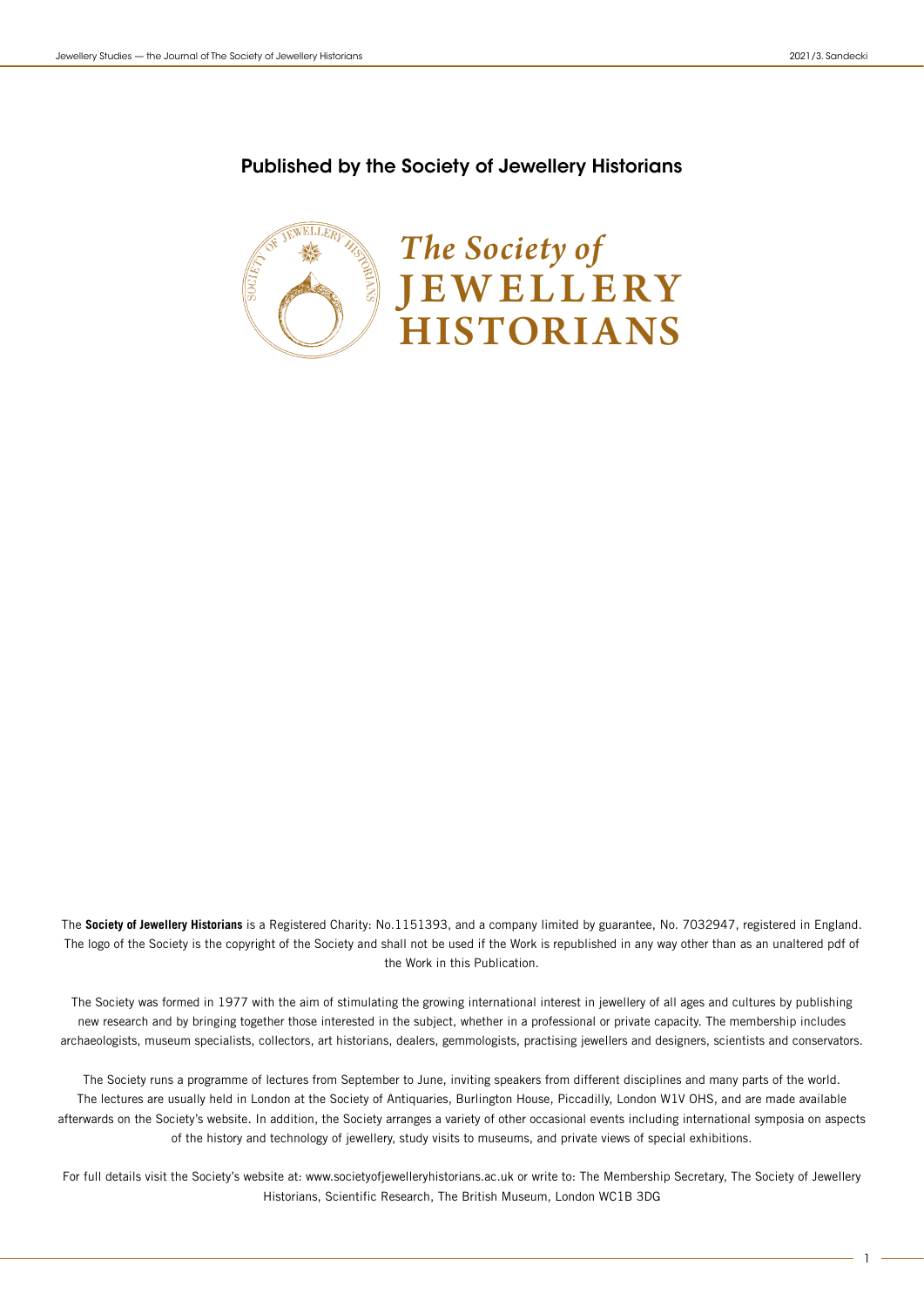## Jewellery Studies 2021/3

Editor: Susan La Niece

**Jewellery Studies** is the Journal of the Society of Jewellery Historians, and is the leading academic journal on the subject. Articles cover all aspects of jewellery from antiquity to the present day, and include related material from archives, technical data, gemmology and new discoveries on collections and designers. All papers published in **Jewellery Studies** are subject to peer review.

**Jewellery Studies** was published in hard copy form from 1977 to 2012, and has been an electronic publication since 2015. Articles published from December 2020 (2020/3) are Open Access. A full list of all articles published and information on how to access them is available on the Society's website at: www.societyofjewelleryhistorians.ac.uk/js\_online and /js\_printed

Articles from all issues of **Jewellery Studies** are available free of charge to members as pdf downloads from the website. Members, non-members and libraries can buy the hard copy volumes 2 to 12 online or from the Membership Secretary at membership@societyofjewelleryhistorians.ac.uk (with discount for SJH members).

> The Editor welcomes contributions of unpublished material on current research into all topics of jewellery history. See the Notes for Contributors at the end of this paper. Please email suggestions for articles to the Editor at js@societyofjewelleryhistorians.ac.uk

**Jewellery Studies** is designed by Doug Barned www.design-is.co.uk and published online in digital pdf format by The Society of Jewellery Historians.

The views expressed by authors in their articles published in **Jewellery Studies** are those of the contributors and not necessarily to be taken as those of the Editor or The Society of Jewellery Historians. It must be appreciated that some papers may represent work in progress.

© The Author retains the copyright in this article but has granted the Society of Jewellery Historians an irrevocable worldwide, royalty-free licence to publish this article in printed and electronic format and to include the article in electronic document-delivery services and databases. This article may only be reproduced in whole. The individual images or other elements cannot be used separately or in other contexts without any further necessary consents and permissions being obtained. The Author(s) have warranted that they have made every possible effort to obtain any necessary copyright permission in respect of images. If, however, there are any image copyright queries, then please contact the Author directly or via the Society, at js@societyofjewelleryhistorians.ac.uk.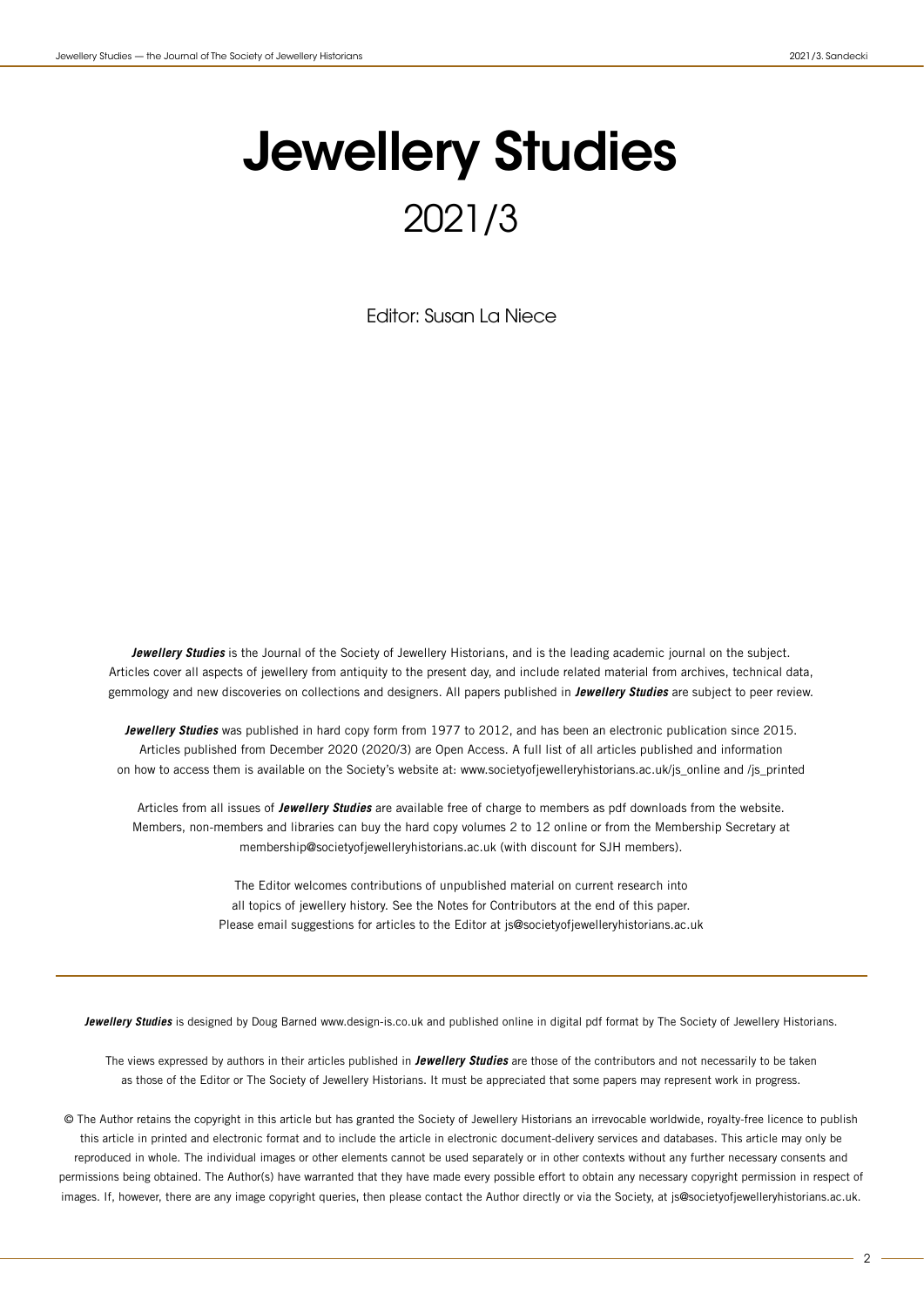## *American Beauties: Nineteenth Century Jewellery in Currier and Ives Prints*

#### KEYWORDS:

America/New York/19th Century/Women/Fashion/Jewelry/Jewellery/ Middle Class/African American/Lithograph/Currier and Ives/Print

https://www.societyofjewelleryhistorians.ac.uk/JSO\_2021\_3.pdf

ANNAMARIE V. SANDECKI has been the Head Archivist and Chief Curator of the Tiffany & Co. Archives for over 30 years. She is responsible for managing both a wide-ranging collection of several thousand objects and the historic paper records of the 184-yearold American jeweller. Annamarie organizes several exhibitions each year highlighting a specific aspect of Tiffany's history. She was the project coordinator for the 2006 exhibition Bejewelled by Tiffany; 1837-1987 held at the Gilbert Collection, Somerset House. Most recently she was the co-curator of the 2019 exhibition Vision and Virtuosity displayed in Shanghai, China at the Fosun Foundation.

Her recent publications include 'Women in 19th Century Tiffany & Co. Japanesque-Style Designs'. Studies in Japonisme. Special Issue 8th Hatakeyama Symposium Acts; Japonisme and Women, and object essays in the book Collecting Inspiration, Edward C. Moore at Tiffany & Co., Medill Higgins Harvey (ed), Metropolitan Museum of Art, 2021. Her other research interests are the history of jewellery etiquette in the United States, the evolution of women's watches and American jewellery exhibited at World's Fairs. Annamarie is a board member of ICOM's International Committee of Museums and Collections of Decorative Arts and Design and sits on the Advisory Board of the Journal of Dress History.

avsandecki@msn.com



**Front cover:**

#### Fig. 3. Queen of the Ball

Portraying a dark-haired beauty extravagantly dressed for a ball with an elaborate headdress, pendant earrings, a necklace of gemstones, beads, rosettes and drops, with these jewelled details echoed in the edging of her gown. Currier and Ives, 1870. Paper, ink; 34 x 23 cm (plate and text). It was also available hand-coloured. Courtesy of the Library of Congress, PGA, LC-DIG-pga-09695

3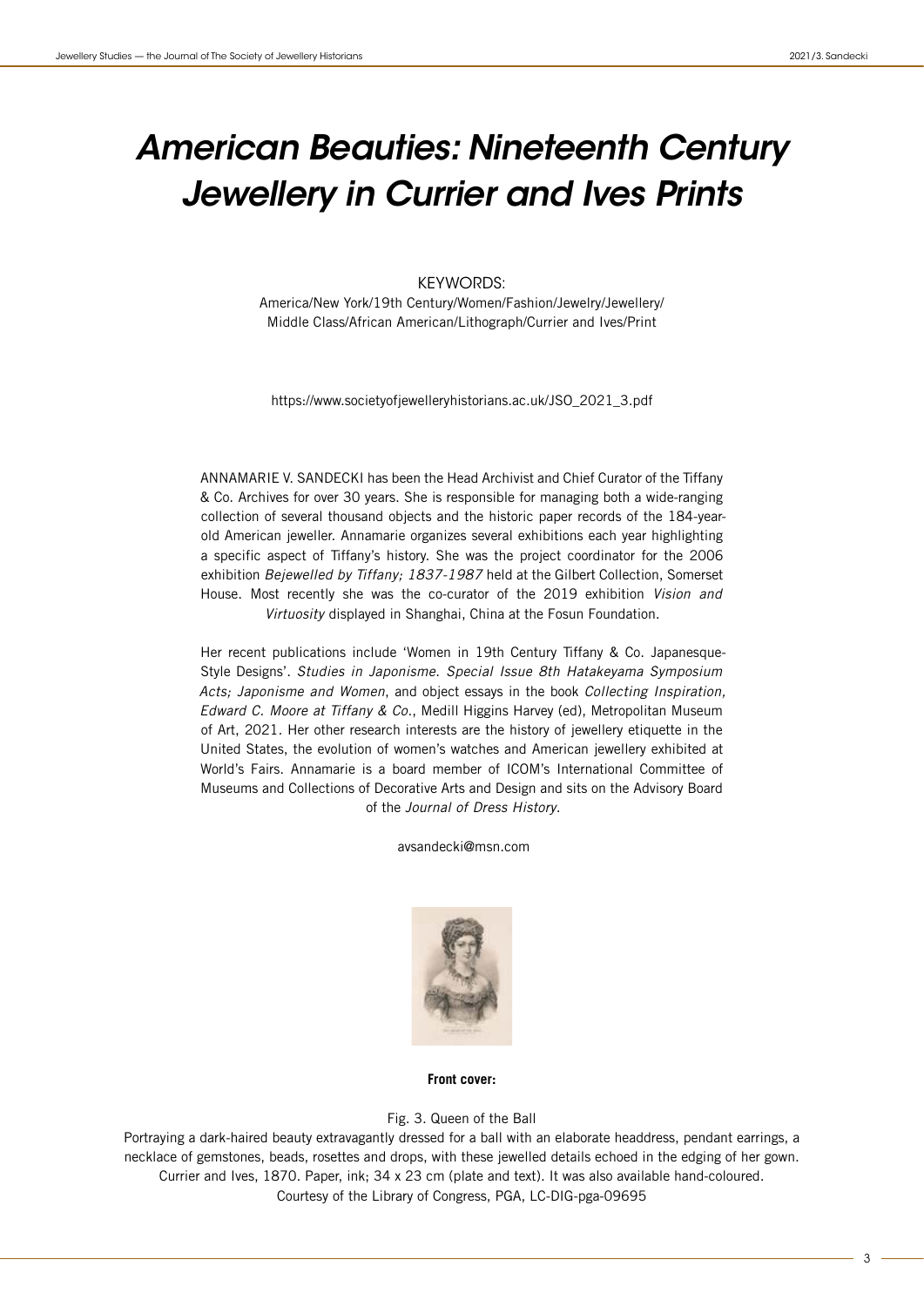### *American Beauties: Nineteenth Century Jewellery in Currier and Ives Prints*

#### ANNAMARIE V. SANDECKI

Elongated pendant earrings, delicate lockets suspended from colourful ribbons, necklaces strung with large gold beads, elaborate filigree brooches – this jewellery adorned the young women in nineteenth century lithographs by the New York City firm Currier and Ives. $1$  Dating from approximately 1865 to 1877, these prints were made and sold during America's Reconstruction Era, a time when the country was focused on rebuilding the nation after the Civil War. Referred to in the firm's marketing literature as The Beauties, these images of young, attractive women were some of Currier and Ives' best-selling images and were the second smallest of the four sizes sold by the firm.<sup>2</sup> In 1871 a writer for The New York Times called them 'the great favorites' of the firm's prints.<sup>3</sup> These images served two purposes: they acted as an affordable resource for American women hungry for fashion news (especially notions on how to dress correctly), and they served as suitable decorations for middle class homes.<sup>4</sup> While scholars have discussed Currier and Ives prints of rural scenes, the Civil War, and racial caricatures there has been no scrutiny of

- 1 Currier and Ives printed black and white lithographs on a single stone which were sold either 'as is' or hand coloured. Chromolithographs are printed in multiple colours. For information on the differences between the two processes see Marzio, Peter C., The Democratic Art: Pictures for a Nineteenth Century America. David R. Godine, Boston 1979, pp. 8-9, 64-90.
- 2 John Zak and James Brust, 'Which Currier & Ives Prints were most popular in the nineteenth century?', Journal of the American Historical Print Collectors Society vol. 34/2, Autumn 2009, pp. 34-41. Frederic A. Conningham and Mary Barton Conningham, An Alphabetical List of 5735 Titles of N. Currier and Currier & Ives prints; with dates of publication, sizes and recent auction prices. New York: privately printed, 1930, Forward. The prints measured around 8 ½ inches to about 12 ½ inches.
- 3 'Prints and Lithographs', The New York Times 1871 March 19.
- 4 Linzy Brekke-Aloise, 'Very Pretty Business: Fashion and Consumer Culture in Antebellum American Prints' Winterthur Portfolio, vol. 48, no. 2/3, Summer/Autumn 2014, pp. 191-212. Bernard Reilly, Currier and Ives. A catalog raisonné. Ann Arbor, MI: Gale Research 1984, 2 volumes, p. xxv. Reilly's publication includes the most up-to-date listing for all the printmakers' work. However new titles continue to be discovered. The Library of Congress has an extensive collection of digitized prints.

these small sized prints.<sup>5</sup> The research for this article focuses on the jewellery illustrated in them, examining whether it was both realistically portrayed and readily available to newly-immigrant factory girls and wives of small business owners – members of the nascent American middle class.<sup>6</sup> Such an examination provides new insights into how Americans learned about jewellery and the social strictures around wearing it.<sup>7</sup>

Currier and Ives was established in 1857 by Nathanial Currier (1813-1888) and James Merritt Ives (1824-1895) as 'Publishers of Cheap and Popular Prints'. Currier previously operated his own lithograph business producing job specific commissions, but it was not until he started producing lithographs depicting sensationalized images of New York City events that he experienced success. He quickly expanded to lithographs featuring national happenings. In 1852 James Merritt Ives joined the firm, enabling the company to expand operations. The changes included commissioning a diversified portfolio of freelance artists to draw exclusive images, hiring an assembly line of young women to hand colour them, and employing a fleet of agents to spread across the country taking orders directly from consumers. In New York City, their store on Nassau Street encouraged customers to browse through bins of prints arranged by topic.8 The prints were heavily marketed both to women interested in decorating their homes with comforting pastoral scenes and immigrant populations looking for pictures of American icons. Under Ives' influence the firm became adept at identifying potential subject matter such as newly elected politicians or popular saints, quickly discarding those designs that sold poorly.

In the mid-nineteenth century almost every home in America owned a Currier and Ives print. Middle class wives were

- 5 Morton Cronin, 'Currier and Ives: a content analysis', American Quarterly, vol. 4/4, winter 1952, pp. 317-30. Julie Wosk, Breaking Frame; technology and the visual arts in the nineteenth century. Rutgers University Press, New Brunswick, NJ 1992, ISBN 0-8135-1924-1, pp. 55-6. Bryan F. Le Beau, Currier and Ives: America imagined, Smithsonian Institution Press, Washington, D.C. 2001, ISBN 1-56098-990-4, p. 201. Le Beau's research is the most comprehensive examination of the printmakers.
- 6 Russel Lynes, The Tastemakers; the shaping of American popular taste, Dover Publications, New York 1980.
- 7 Martha Gandy Fales, Jewelry in America; 1600-1900, Antique Collectors Club, Woodbridge, Suffolk 1995, ISBN 1-85149-223-2 provides an overview of materials, makers and jewellery fashions in the United States.
- 8 Lynes, op cit. p. 68.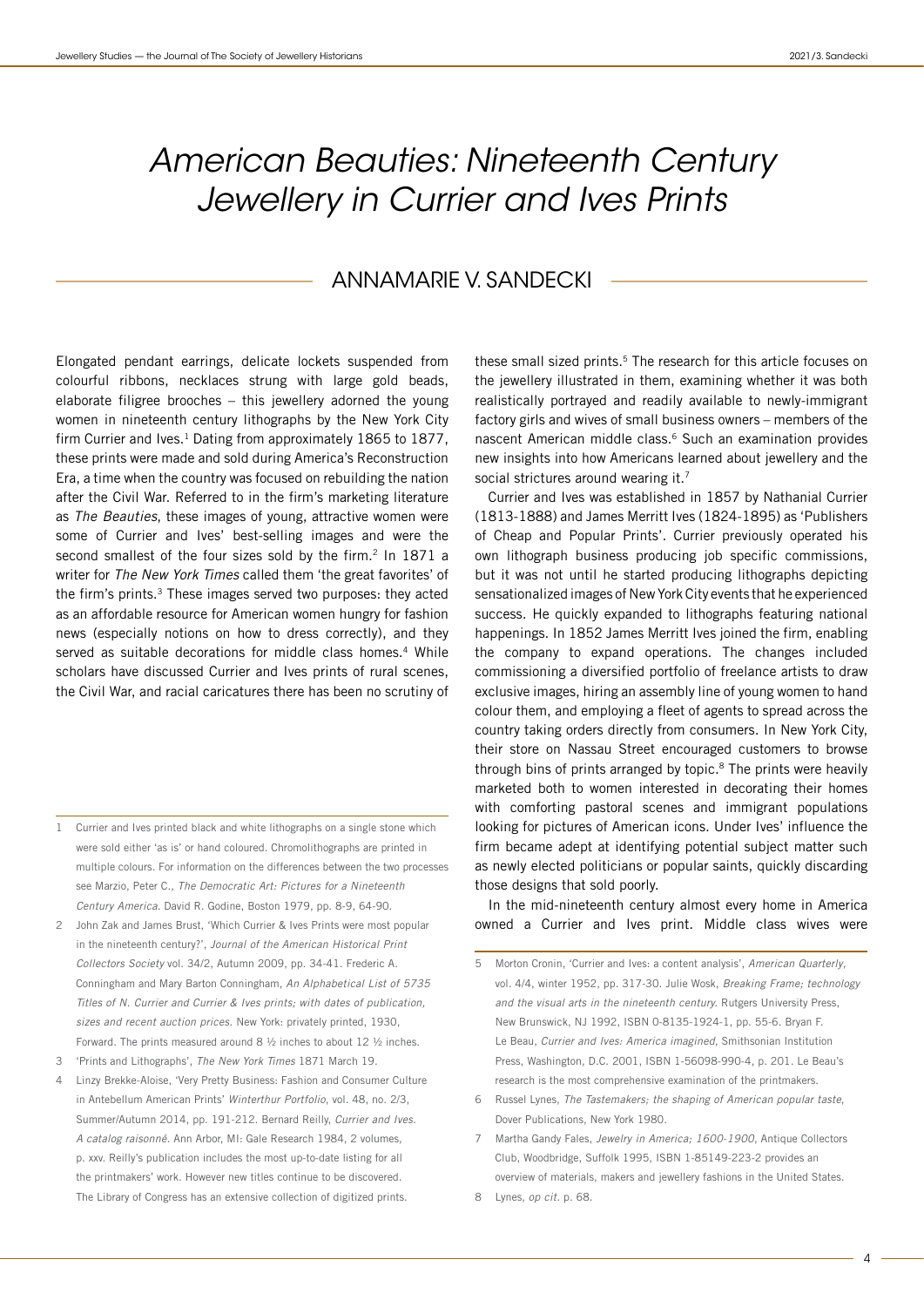bombarded with homemaking manuals advising how they should be utilized to create nurturing, morally uplifting domestic environments.<sup>9</sup> One writer stated, 'They not only enliven a room, but they cheer the home and elevate the tastes and educate the minds of its occupants.'10 At one point 95% of all the lithographs in circulation were by Currier and Ives. Their success was built on their ability to depict nostalgic, sentimental and idealized images of daily American life, not necessarily how it really existed. The printmakers' goals were to create imagery that was instructional while remaining both decorative and inexpensive. To-date over 7000 different images have been identified as Currier and Ives prints, many of them selling over a million copies.<sup>11</sup>

Leading women's magazines may have provided inspiration for the jewellery in these prints. These publications played an important role in educating middle class American women about the appropriate jewellery for various social situations. However, unlike the fashion plates published in Godey's Lady's Book and Peterson's, which were simplified versions of their French originals, images and descriptions of jewellery in Currier and Ives prints appear to have been created especially for American readers making specific references to where items could be purchased.<sup>12</sup> For example in the 1868 and 1869 issues of Demorest's Monthly there are illustrations and lengthy descriptions, often with prices, of jewellery credited to the stock of the New York retailer Ball, Black & Co.13 Magazine editors were focused on providing useful and instructive fashion information that would allow their readers to dress tastefully and not appear impolite or even immoral.<sup>14</sup> An article in the January 1864 issue of Frank Leslie's Lady's Magazine declared, 'elegant and appropriate jewellery [sic] has become so essential a feature of a genteel ensemble'.15

Around 1858, mimicking American magazines, Currier and Ives began to produce prints of women engaged in activities deemed socially and morally appropriate, such as playing the piano or letter writing.<sup>16</sup> Published with titles like Alice and The Bridesmaid, these lithographs depict women drawn to fit

- 11 Le Beau, op cit. pp. 1-10.
- 12 Hope Greenberg, 'Godey's Lady's Book: Publication History', in Lady's Book Website www.uvm.edu/~hag/godey/glbpub.html [accessed 19 September 2020]. Karin J. Bohleke, 'Americanizing French fashion plates: Godey's and Peterson's cultural and socio-economic translations of Les Modes Parisiennes' American Periodicals, 2020 vol. 20/2, special issue: American periodicals and visual culture, 2010, pp. 120-55.
- 13 Demorest's Monthly Magazine 1868, vol. 6, January p. 19, February p. 54, March p. 91, April p. 120, September p. 327, October p. 365, November p. 407, December p. 448; vol. 7 1869, January p. 27-8, March p. 110, April p. 152, May p. 169, June p. 232, July p. 275, August p. 314, September p. 374, November p. 407.
- 14 Brekke-Aloise, op cit. p. 202.
- 15 'Jewellery from Tiffany & Co., 550 Broadway', Frank Leslie's Lady's Magazine and Gazette of Fashion, vol. 14/1, January 1864, p. 22.
- 16 Brekke-Aloise, op cit. p. 193.



TAKE YOUR CHOICE

Fig. 1. Take Your Choice.

Currier and Ives, c. 1870. Paper, ink, coloured paint; 31.9 x 22 cm (plate and text). Courtesy of the Library of Congress, PGA, LC-USZC2-3062

the era's stereotype of beauty – fragile, delicate and demure.<sup>17</sup> Their clothing is a template for the later Beauties prints of the 1870s – fashionable but modest. Unlike the later series, they are only occasionally adorned with jewellery. Given gold jewellery's popularity and the printer's proximity to the bustling luxury emporiums on Broadway, such as Tiffany & Co., the restrained display is surprising.<sup>18</sup>

Ten years later Currier and Ives replaced these simply dressed girls with prints of young women outfitted in the latest fashion and jewellery trends. The lithograph Take Your Choice (fig. 1) illustrates this shift.<sup>19</sup> In it two stylish coquettes, drawn to represent the period ideal of wax-doll prettiness, smile sweetly at the viewer. Their jaunty caps accented with ostrich feathers

18 John Denison Vose, Fresh Leaves from the Diary of a Broadway Dandy, Bunnell & Price, New York, 1852, pp. 37-8.

<sup>9</sup> Le Beau, op cit. pp. 181-214.

<sup>10</sup> 'Chromo-Lithography', The New York Times, 1874 October 31.

<sup>17</sup> Lois W. Banner, American Beauty; a social history…through two centuries of the American idea, ideal and image of the beautiful woman. Figueroa Press, Los Angeles 1984, ISBN 1-932800-27-1, p. 69.

<sup>19</sup> Zak, op cit. p. 6.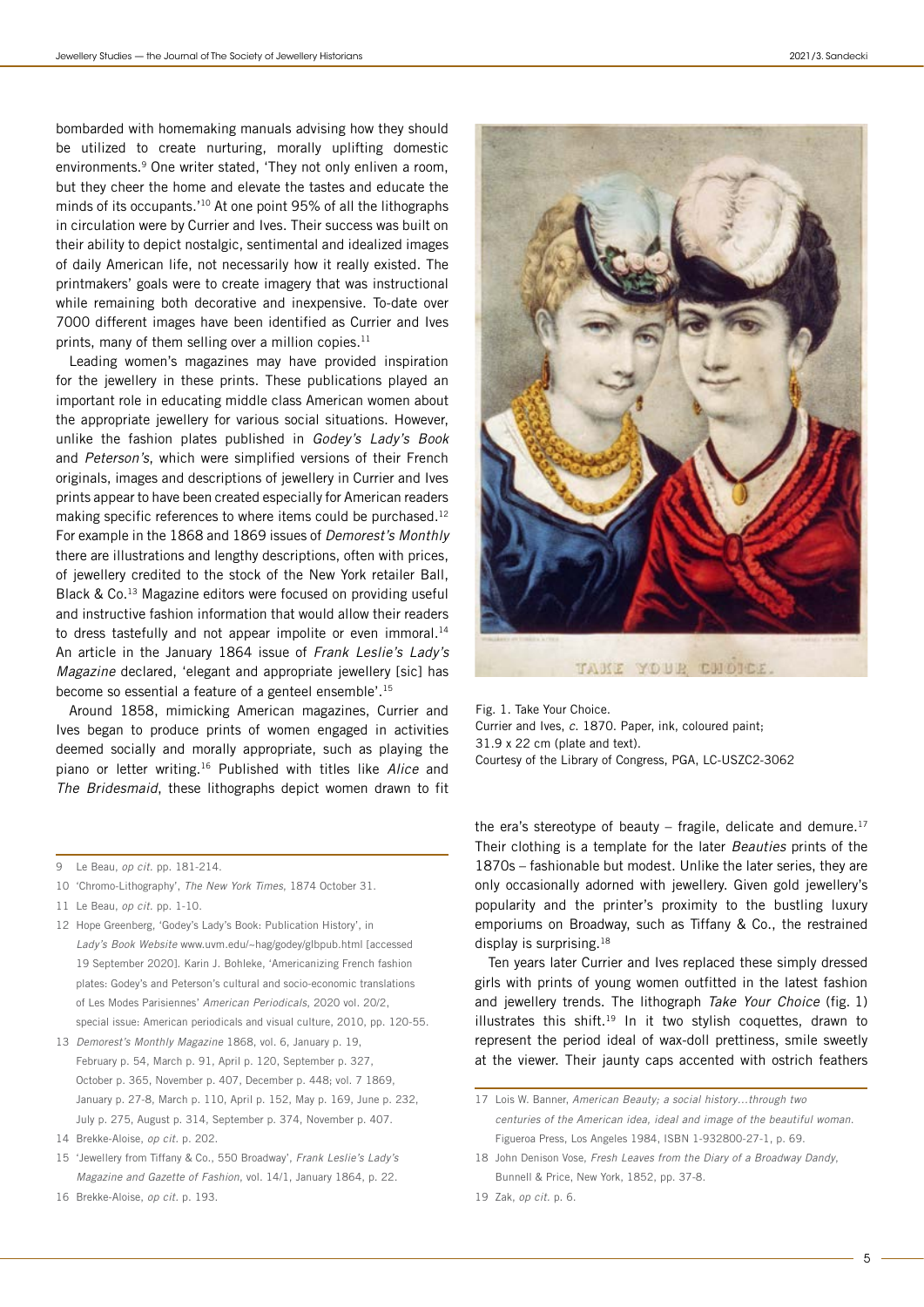provide a clue to the title's meaning; this informal hat style was meant to be worn during the all-important New York City social ritual of the promenade.<sup>20</sup> Occurring every day in the morning and afternoon, except Sunday when it followed church, this opulent parade of fashionably dressed humanity offered a highly choreographed opportunity for young people to meet and mingle.<sup>21</sup> The ornaments featured in Take Your Choice provided a template for jewellery appropriate for the activity. The selection – long ornate earrings, oversized bead necklaces, and a locket – are the most common types of jewels worn in this category of Currier and Ives prints.

The jewellery illustrated in Take Your Choice is identical to the readily available inexpensive ornaments commonly called 'rolled gold'.22 Made by sandwiching a base material between



Fig. 2. Ready For An Offer. Currier and Ives, c. 1870. Paper, ink, coloured paint; 33 x 24 cm (plate and text). Courtesy of the Indianapolis Museum of Art, Gift of Mrs. M.S. Cassen, de-accessioned 07-19-2017

- 20 'Winter Hats', Demorest's Monthly Magazine, December 1869, p. 435.
- 21 David Scobey, 'Anatomy of the promenade: the politics of bourgeois sociability in nineteenth century New York', Social History vol. 17 no.2, pp. 203-27.
- 22 Francesca Carnevali, 'Fashioning luxury for factory girls: American jewelry 1860-1914', The Business History Review, vol. 85 no. 2, summer 2011, pp. 295-317.

two sheets of the precious metal, this advance in manufacturing resulted in newly affordable fashion jewellery. A significant number of the jewellery manufacturers producing rolled gold were in Newark, New Jersey – across the Hudson River from Currier and Ives' New York City base.23 Reasonably priced brooches, necklaces, and bracelets were made with Etruscan or Roman designs in burnished, dead, frosted, or coloured gold. Decorated with twisted wirework or inexpensive stamping mimicking embroidery, the plated pieces were meant to evoke the luxurious solid gold jewellery of the Castellani family.<sup>24</sup> Earrings were long and impressive and described as 'the centre [sic] of fashion'.25 A variety of necklace styles were prevalent - from simple beads embellished with pendant brooches to sumptuous gold festoons accented with gemstones. In addition, lockets were popular for everyday fashion satisfying Americans' appetite for sentimental gifts. Representing friendship, memory and secrets, they were enormously popular gifts. One women's magazine described them as 'swing[ing] from every piece of jewelry'.26 The widely read fashion periodical Demorest's Monthly Magazine contains numerous illustrations and articles about rolled gold. One describes the work as 'fine' with 'patterns equal to those in real gold.' Appearance and wear were significant concerns. Magazine writers therefore were emphatic in their endorsements stating 'rolled gold has every appearance of genuiness [sic]– to a certain extent indeed, is genuine, and being manufactured by reliable jewelers, who warrant it to last a number of years, [and] may be purchased with entire confidence.<sup>'27</sup> In a hearty endorsement of American industry it was called 'far superior to French gilt.'28 Appropriately hatted and bejewelled, Take Your Choice instructed middle and working class women about how to mimic the fashionable and lavish display of wealth expected by society while engaged in trolling for marriage prospects.<sup>29</sup>

In the lithograph Ready For an Offer (fig. 2) Currier and Ives illustrate how well-versed the artists employed by them were in jewellery trends. The print's title references the defining event in every nineteenth century American woman's life - an impending proposal of marriage. The subject is beribboned and bejewelled wearing a decorous blue gown accessorized with an elaborate garland rich with floriographic meaning. The young woman wears no less than six different pieces of gold jewellery: two beaded necklaces, a pair of elaborately stamped earrings, a velvet ribbon fastened with a small pin, a dove-shaped brooch and what appears to be a bracelet featuring a lover's knot. These last two

- 24 Fales, op cit. pp. 163-4.
- 25 'Jewellery from Tiffany & Co., 550 Broadway', Frank Leslie's Lady's Magazine and Gazette of Fashion, vol. 14/1, January 1864, p. 24.
- 26 'Holiday Gifts', Harpers' Bazaar 1868 December 26, p. 963.
- 27 'Jewelry' Demorest's Monthly Magazine, Volume 12, 1875 December, p. 496.
- 28 Ibid, 1875 August, p. 306.
- 29 S. Annie Frost, The art of dressing well: a complete guide to economy, style and propriety of costume. Dick & Fitzgerald, New York 1870, pp. 43-6.

<sup>23</sup> Clare Phillips, Jewels and Jewellery, Victoria & Albert, London 2000, ISBN 1-85177-299-5, pp. 92-3. Ulysses Grant Dietz, ed., The glitter and the gold; fashioning America's jewelry, The Newark Museum, Newark, New Jersey 1997, ISBN 0-932828-35-3, pp. 11-18.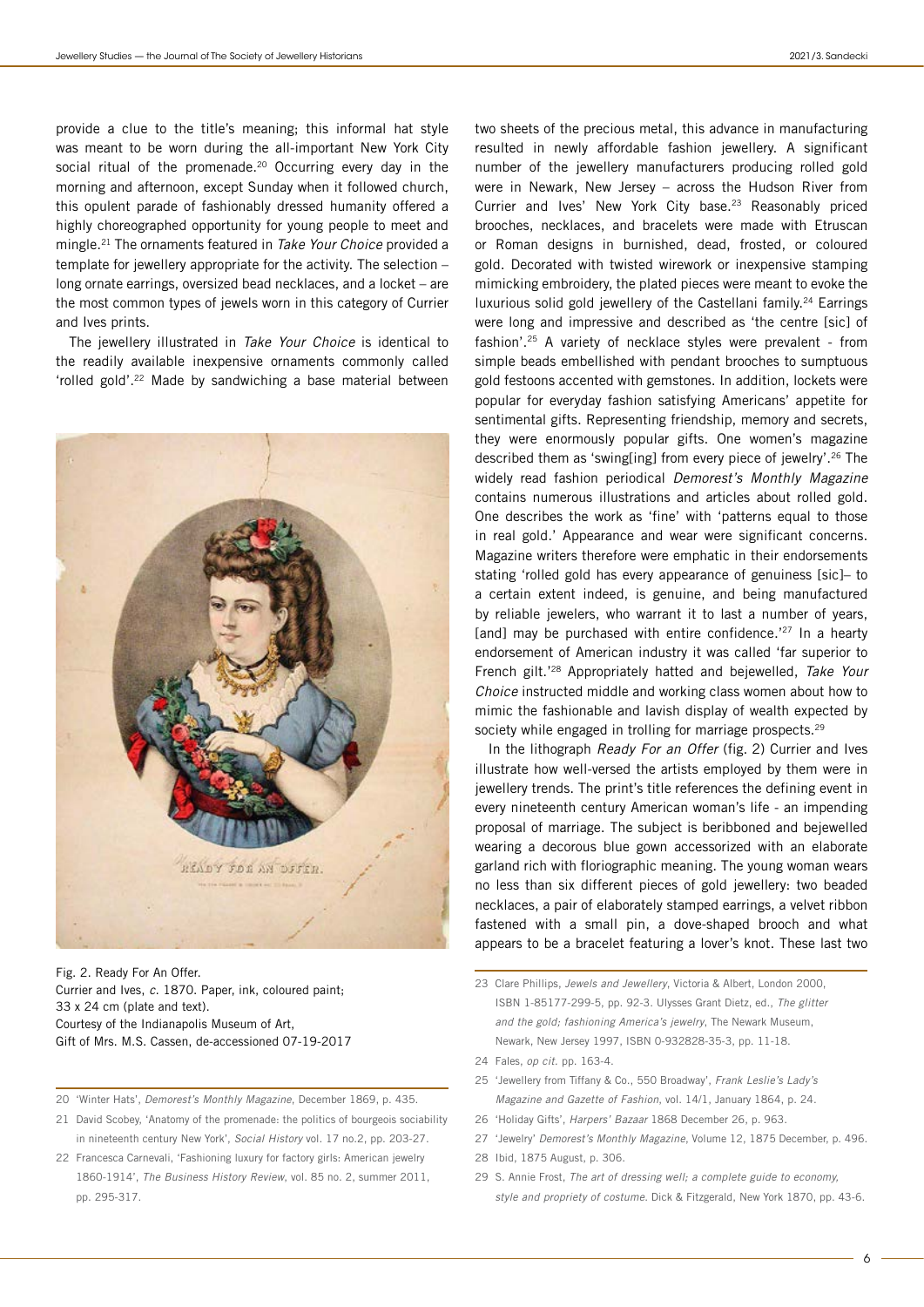jewels – dove brooch and bracelet – are a reference to purity and fidelity. One assumes that this over abundant display of jewellery is meant to represent the result of a blissful courtship. The print therefore can be interpreted as providing a visual checklist of fashionable gifts for suitors to purchase as well as aspirational imagery for the young women yearning to receive them.

Before 1870 the most elaborate displays of jewellery in the prints are reserved for those with titles incorporating the word 'queen'. In the Queen of Love and Beauty, Queen of the West and Queen of the Brunettes, the subjects are shown dressed in elaborate outfits accessorized with rings, tiaras, bodice ornaments, bracelets, oversized earrings and fringe necklaces. One of the most extravagant displays appears in The Queen of the Ball (fig. 3) with a dark-haired beauty arrayed in a suite of opulent gold bead and gemstone jewels. She wears a lavishly patterned gown and a lattice-like headdress nets her braided hair. The headband's elaborate triangular centrepiece includes a rondel with drops and a large oval cabochon gemstone. In her ears are over-sized girandole-style earrings, each one composed of several large oval gold drops. Her necklace is made of hefty rhombus-shaped gemstones and gold beads interspersed with rosettes and drops. By far the most lavish element of her costume is the ornament edging the décolleté gown: extending from shoulder-to-shoulder it is festooned with gold drops, rosettes and swags dotted with cabochon and rhombus-cut gemstones. An example of the type of gown worn by wealthy American women attending balls, it is the perfect canvas to showcase these sumptuous jewels.<sup>30</sup> Balls were the zenith of cities' social seasons and, alongside attending the opera, were considered the most formal of occasions in nineteenth century America. In 1867 a writer for The New York Times listed the Liederkranz, Purim, Seventh Regiment, Arion and Yellow Plush as amongst the 'chaos of balls' that heralded the opening of New York's season where 'entrancing jewelry' would be on display.31 Ballrooms were ringed with boxes whose occupants watched and were watched by the dancers. Writing about the display in the boxes at the 1868 Purim Ball, a reporter commented that 'the dresses were superb, their owners beautiful, and the display of jewelry magnificent… Pearls beyond price encircled necks as fair as they. Garnets and rubies seemed to lend their purity and depth of color to the lips above them.'32 Newspaper journalists routinely provided detailed lists of attendees 'toilettes'.33 An article describing a ball held in Saratoga Springs, New York provided specifics on the gowns and jewellery of nine different women – 'Miss Peters wore a cherrycolored silk dress, with white velvet trimmings; head and dress set off with gold beads.<sup>34</sup> The etiquette surrounding proper attire for attendees was extensive, especially regarding appropriate jewellery. One arbitrator of taste, S. Annie Frost the author of The

- 30 Balls appear to have been sponsored by specific organizations or wealthy individuals with attendees drawn from membership rolls or the organizer's social circle. Politicians and members of the press also were invited.
- 31 'The Season', The New York Times 1867 February 28.
- 32 'The Purim Ball' The New York Times, 1868 March 10.
- 33 'The Ball at The Academy', The New York Times 1866 April 6.
- 34 'Another pleasant day', The New York Times 1865 July 22.



Fig. 3. Queen of the Ball. Currier and Ives, 1870. Paper, ink; 34 x 23 cm (plate and text). It was also available hand-coloured. Courtesy of the Library of Congress, PGA, LC-DIG-pga-09695

Art of Dressing Well, counselled that at these public occasions 'splendour of costume is a necessary part of the festival.' She provided guidance on what gemstones would appear best in the warm tones of candlelight (ruby, garnet, sapphire, emerald) vs. gaslight ('the flash and sparkle of the diamond, the pale, iridescent luster of the opal, and the tender glory of the pearl').<sup>35</sup> While the elaborate jewel edging the Queen of the Ball's gown may be fantastical, her headdress may have been inspired by press accounts of European hairdressing or by the illustrations of elaborate hairstyles described as 'Marie Antoinette' or 'Sévigné' found in American women's magazines.<sup>36</sup> In addition to accounts of ball jewellery, inspiration for the jewels may have come from the articles about lavish society weddings that appeared in Frank Leslie's Illustrated Newspaper. Engravings with detailed captions of the elaborate suites of diamond, ruby and pearl jewels presented to brides accompanied these stories.<sup>37</sup>

- 36 'Hair Dressing', Harper's Bazaar, 1868 March 7, p. 296; 'High Art in Hairdressing', The New York Times, 1874 March 18.
- 37 Fales op cit. pp. 197-201.

<sup>35</sup> Frost, op cit. pp. 81-5.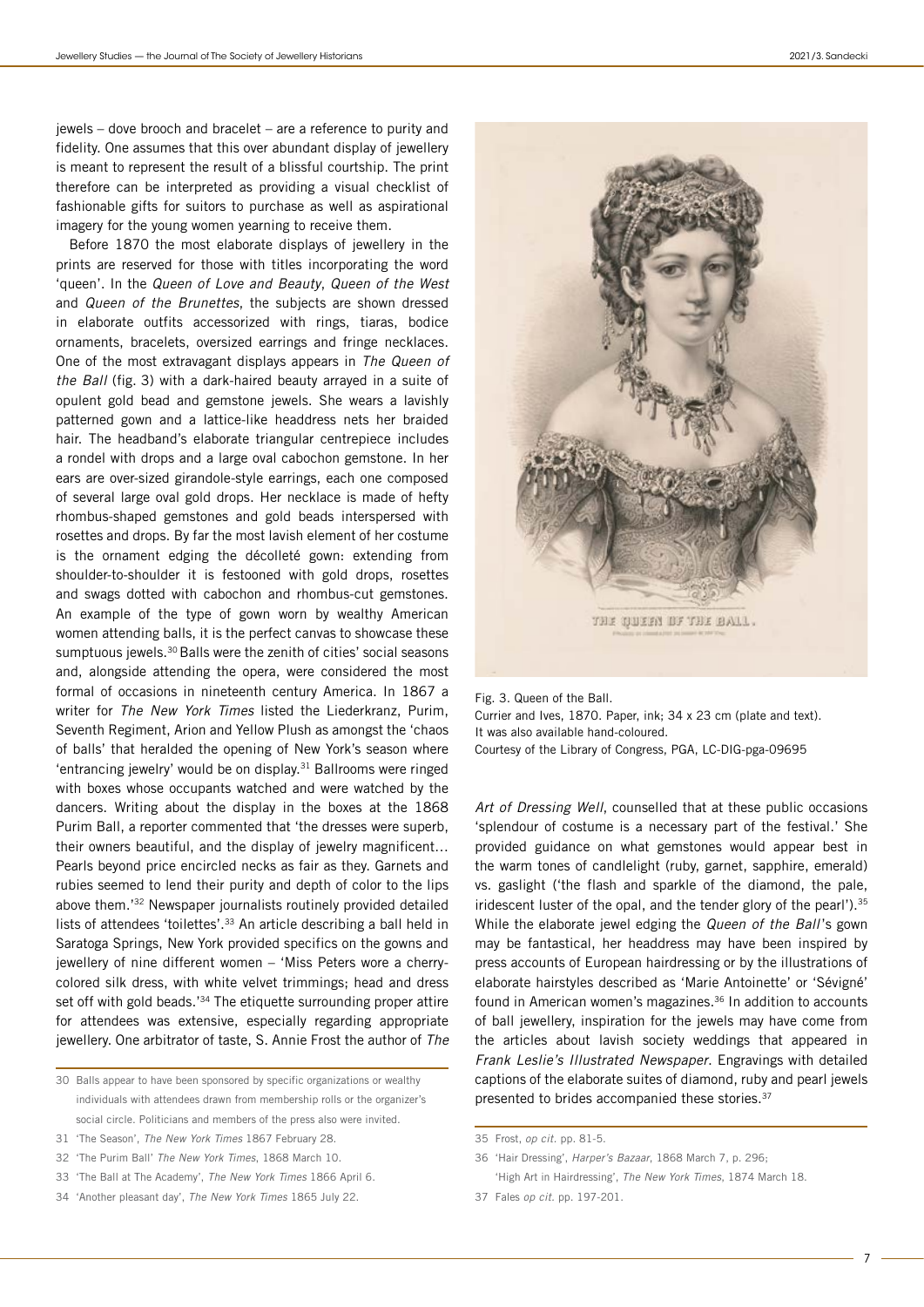Women's magazines such as Harper's Bazaar also published images of elaborate suites, such as a sumptuous emerald and diamond one illustrated in the May 1868 issue. Manufactured by the New York jeweller Browne & Spaulding, it was composed of a necklace with 22 emeralds and 110 diamonds, a brooch featuring a ten and one-half carat emerald with an additional nine pear-shaped emeralds, a ring composed of a three and one-half carat emerald, a bracelet 'very rich in construction' and earrings. It cost \$50,000 or roughly \$900,000 in today's USD.38 Ornate necklaces were typically the centrepiece of a suite. The goal was an opulent and luxurious design that could easily be seen from a distance. Given the sumptuous imagery of The Queen of the Ball it is difficult to imagine this being an instructive image for the usual middle class female customer of Currier and Ives prints. Rather this print along with its companions may have been merely decorative, meant to decorate a bedroom and 'changed almost as frequently as the wallpaper'.39 Currier and Ives prints featuring women, which date before 1872, present two different types of jewellery wardrobes. The first group features fashionable rolled-gold jewellery which was both affordable and available for purchase across the United States. The second group of prints illustrates magnificent suites of gem-set jewels inspired by the spectacle of the ballroom. Few American women would own this second type of jewellery or have occasion to wear it. Therefore, unlike the first group of instructional and aspirational prints, this second group may have been intended purely as household decoration.

Between 1872 and 1874 Currier and Ives published two catalogues for retail customers that illustrate the progression in their marketing of female imagery. The first, published in 1872 contains a new category 'Ladies Heads, Gallery of 100 Beauties,' which consists of roughly 13% of the 750 titles offered for sale. Sometime thereafter a second catalogue of 738 small-sized prints was published with about the same number of titles under the category.40 Throughout the 1870s the small-size 'Beauties' prints sold briskly. Only images of landscapes and children had a greater variety of images.<sup>41</sup> Within this group there are several categories: prints titled with then-popular women's names like Fannie, Ella, and Hattie; prints evoking romantic love, like The Girl I Love, My Favorite, or My Sweetheart; and prints with titles utilizing the word 'Beauty' or 'Belle' in association with a specific geographic location (eg. The Beauty of the Atlantic) or immigrant or ethnic group (eg. The Irish Beauty, The Indian Beauty). Like earlier Currier and Ives prints, the subjects are arrayed in necklaces, earrings and lockets made from a variety of materials.

The jewellery shown in the large number of prints titled with young women's names - ranging from Ada to Virginia – reflect the taste and budget of America's middle- and working-class. In a December 1871 newspaper story devoted to holiday shopping a reporter explained exactly where these earrings, necklaces and lockets could be purchased, contrasting these stores with those of well-known Broadway jewellers. After 'wandering around

- 40 Zak and Brust op cit. p. 37.
- 41 Ibid, pl.34.

Tiffany's superb establishment' and visiting 'the splendid old firm of Ball & Black' the writer next visited George C. Allen's store described in a section headed 'Other Jewelers'. At Mr Allen's, shoppers would find 'moderate prices' and 'bargains in jewelry of various kinds.' His stock included jewellery made using cameos, bloodstone, amethyst, garnet, onyx, jet, coral and lava, as well as gold chains, brooches and bracelets.42 Diamonds, the gemstone most often mentioned in contemporary accounts of the fashions worn by New York society women, are noticeably absent from this second section. The hand-coloured print Lottie (fig. 4) reflects the jewellery that would have been worn by Mr Allen's typical customer. In it a young woman dressed in a modest off-the-shoulder blue-trimmed gown wears what appears to be coral and gold jewellery. A blue satin ribbon pulls back her corkscrew curls so that one can admire a torpedo-shaped coral drop earring, topped with a banded finial-like bead. A locket, whose decoration is more intricate than typical for a Currier and Ives' print, dangles from her necklace made of enormous beads.



Fig. 4. Lottie Currier and Ives, c. 1872. Paper, ink, coloured paint; approximately 33 x 24 cm (plate and text). Courtesy of the Indianapolis Museum of Art, Gift of Mrs. M.S. Cassen, de-accessioned 07-19-2017

<sup>38</sup> 'Diamond and Emerald Jewelry', Harper's Bazaar, 1868 May 16, pp. 453-4.

<sup>39</sup> Reilly op cit. p. xxv.

<sup>42</sup> 'More Holiday Goods', The New York Times 1871 December 19, p. 2.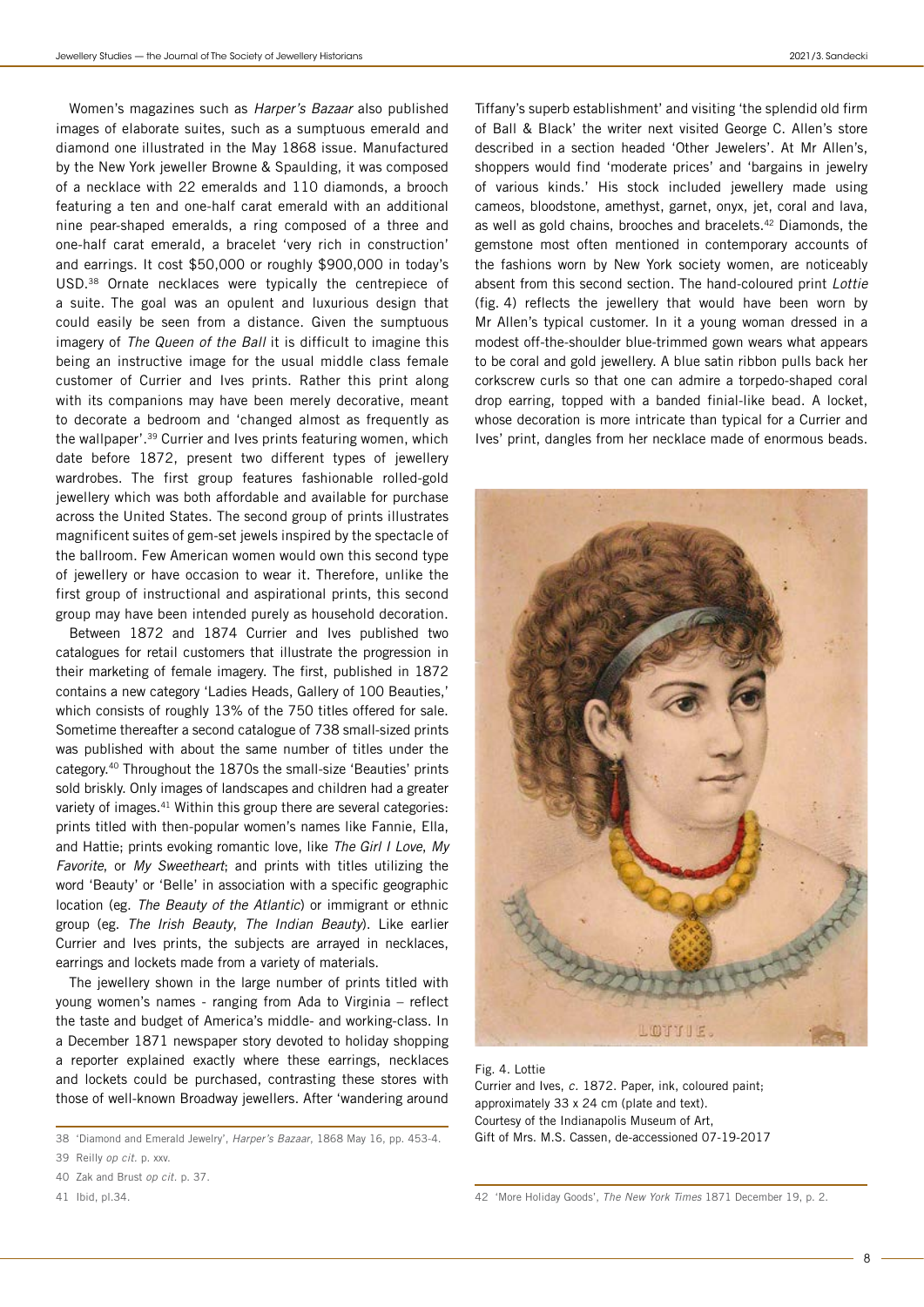

Fig.5. Just Married Currier and Ives, c. 1870. Paper, ink, coloured paint; 35 x 25 cm (plate and text). Courtesy of the Library of Congress, PGA, LC-USCZ2-2727

The locket's decoration is composed of an over-all bright cut pattern into which small unidentifiable gemstones appear to have been set. The jewellery is likely rolled gold with the coral, probably the popular and less-costly man-made type known as 'celluloid coral'.43 Composed of ingredients such as cellulose nitrate, gum camphor or milk, the material was moulded and coloured in shades imitating coral from bright to dark orange. Originally introduced in 1855 in England, by the 1870s there were several American manufacturers of the material. A writer for Demorest's Monthly Magazine endorsed this economical alternative to organic coral stating that 'the imitation is excellent' and 'the finer qualities, cannot be distinguished from the real' going on to recommend that celluloid coral 'while in combination with rolled gold...affords the benefit of variety.<sup>'44</sup> Lottie is indicative of the series, aligning with the accepted costume of a modest dress, earrings, multiple necklaces and dangling locket. None of the jewellery is ostentatious and tellingly no diamonds – the singular gemstone mentioned repeatedly in American popular literature – ever appears.

43 Fales op cit. p. 239.

These prints of young women, dressed in the clothing and jewellery typically worn by America's new middle class, would have been eminently appealing to the hordes of itinerant male workers now roaming the United States.<sup>45</sup> Working as unskilled day labourers in lumber camps or city factories these men were eager to be reminded of sweethearts they had left behind. With generic titles mimicking popular girls' names, the images were drawn to evoke young women found in any part of the United States. As a reporter observed 'Here you can find the portraiture of your beloved one, and may be able to match the features to the name, as every possible appellative is printed under them, from Hattie down to Evangeline…'.46 These small-sized prints enabled men who travelled with few possessions to inexpensively decorate the cabins of their mining camps or the walls of their lodging houses.

Exploiting the market for evocative images of young women, Currier and Ives published a series of prints with titles like My Sweetheart, The Girl I Love, or My Charming Girl. They are examples of the gauzy romantic haze surrounding courtship and marriage in late nineteenth century America. Winsome young women are shown modestly but fashionably dressed wearing what appear to be rolled gold necklaces, earrings and lockets. An exception is the print Just Married (fig. 5) depicting a young bride with meekly downcast eyes. In a hand-coloured version she is shown blushing, dressed in a light pink gown trimmed with white lace eyelet. In her hair is a long spray of orange blossoms, a custom adopted by American brides in imitation of Queen Victoria's orange blossom bridal crown. The young girl wears an elaborate set of seed pearl and amethyst jewels consisting of drop earrings made of two large rondels of amethysts further surrounded by seed pearls and an ornate necklace constructed of pearl links interspersed with oversize amethyst floral medallions. The necklace's central element is an elaborate confection of seed pearls and pear-shaped pearl drops surrounding a large amethyst. In the United States amethysts were both popular and inexpensive though the practice of combining them with seed pearls had disappeared by the early nineteenth century making this set's design old-fashioned.<sup>47</sup> However, well entwined in the American psyche was the association of pearls and brides. Throughout the 1870s Americans enthusiastically embraced the notion that sets of affordable seed pearls, with their connotation of purity, were suitable bridal gifts best given either by the groom or the parents of the bride.<sup>48</sup> Godey's Lady's Magazine stated emphatically that 'they were the only kind of jewelry allowed' for the bride on her wedding day.<sup>49</sup> Given that Currier and Ives prints usually depict fashionable jewellery this one may have been designed to be decorative rather than instructional, with the feminine colouration meant to enhance bedroom décor.

Throughout the nineteenth century, newspapers across America labelled young women who embodied a community's ideals both in appearance and behaviour as a 'beauty' or a 'belle'.

49 'Chitchat on Fashions for February', Godey's Ladies Magazine, vol 82, 1871 February, p. 205.

9

<sup>44</sup> Demorest's Monthly Magazine, December 1875.

<sup>45</sup> Thomas J. Schlereth, Victorian America; transformations in everyday life; 1876-1915 Harper Perennial, New York 1992, ISBN 0-06-092160-9 p. 17.

<sup>46</sup> 'Prints and Lithographs,' The New York Times, 1871 March 19.

<sup>47</sup> Fales op cit. p. 210.

<sup>48</sup> Ibid, pp. 209-13.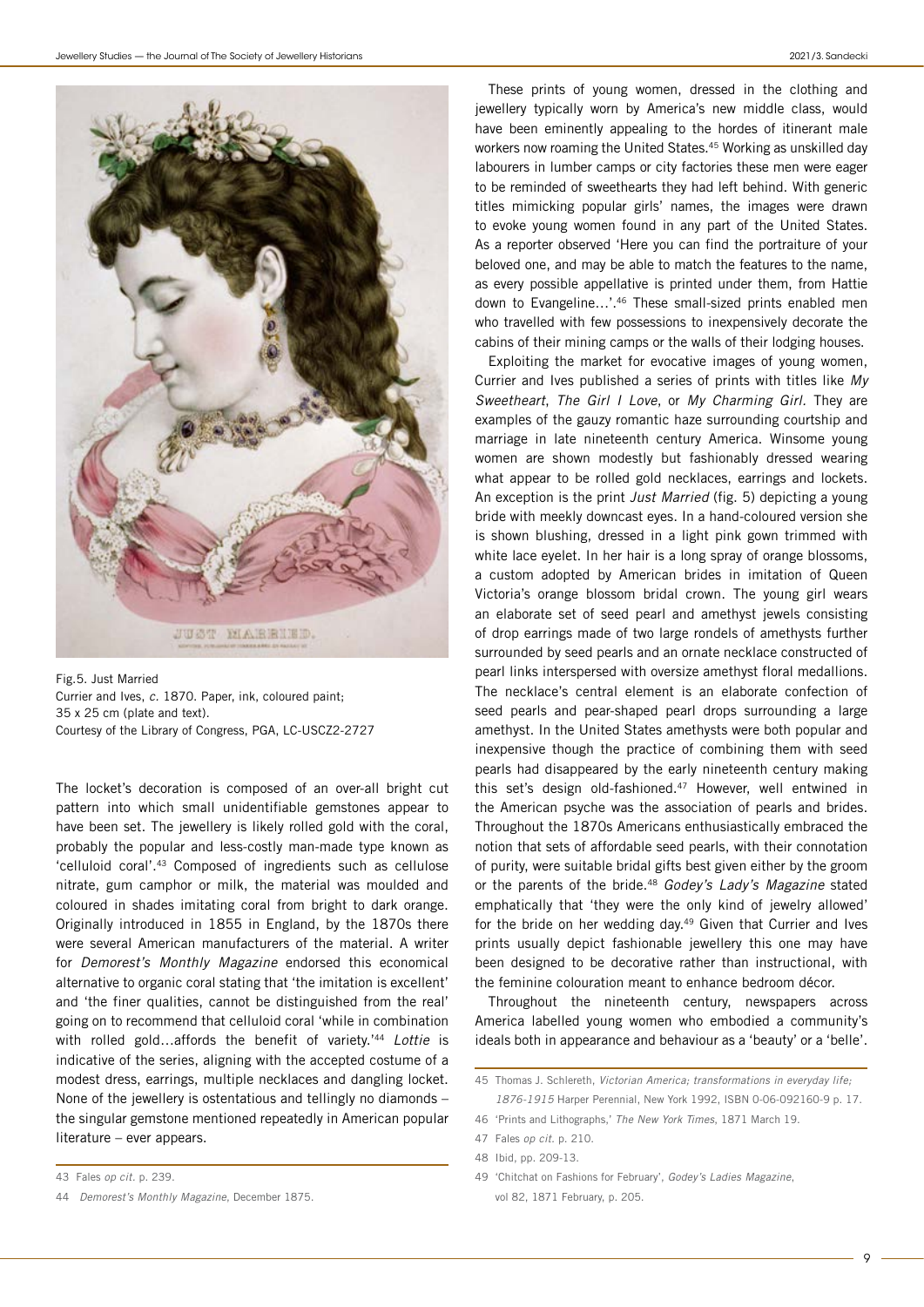Not necessarily wealthy, the most significant criteria for selection were attractiveness and stylish dressing. Journalists considered these women paragons of loveliness and style worthy of emulation.50 Currier and Ives issued many prints combining these words with vague geographic locations like The Beauty of the Pacific, The New England Beauty or The Beauty of the South West. However, a small group of images were created with titles identifying the subjects as inhabitants of New York City. Two prints commemorate specific neighbourhoods - A Fifth Avenue Belle (fig. 6) and A Broadway Belle (fig. 7). By the 1870s these labels were well-established American tropes for a certain type of fashion-crazed woman. As early as 1858 the 'Broadway Belle' was already referenced disapprovingly by American women's magazines like *Godey's*.<sup>51</sup> A book of plays for children described the type as 'saucy-looking …dressed in the extreme of fashion.' 52 Sometime in the 1850s and again 1868 Currier and Ives printed two fashion caricatures commenting on how New York women dressed. The first titled The Breadth of Fashion: Fifth Avenue ridiculed the extreme width of hoop skirts.<sup>53</sup> The other, The Grecian Bend: Fifth Avenue Style mocked the fashion for large bustles.<sup>54</sup> In 1871 Barry Gray, a writer for popular publications such as Harper's Monthly Magazine, published a collection of his work which included a satirical chapter entitled 'Model Young Ladies.' In it he devoted sections to both the 'Fifth Avenue Beauty' and 'The Broadway Belle.' The former 'is generally an exotic beauty' with 'the jewelry store of Tiffinani [sic]…especially patronized by her. Diamonds are her failing. They sparkle on her fingers, her arms, her brow,



Fig. 6. A Fifth Avenue Belle Currier and Ives c. 1870. Paper, ink, coloured paint; 30.48 x 37.46 cm (plate and text). Image courtesy of Michele and Donald D'Amour Museum of Fine Arts, Springfield, Massachusetts, Gift of Lenore B. and Sidney A. Alpert, supplemented with Museum Acquisitions Funds. Photography by David Stansbury. Accession number MFA-2004.DO3.030



Fig. 7. A Broadway Belle Currier and Ives, c. 1870, Paper, ink, coloured paint; 33.8 x 21.6 cm (plate only). Courtesy of the Indianapolis Museum of Art. Gift of Mrs. M.S. Cassen, de-accessioned 07-19-2017

51 'Blanche Brandon', Godey's Ladies Magazine, Volume 56, 1858 April, p. 316.

<sup>50</sup> Banner op cit., pp. 152-3.

<sup>52</sup> Mrs Russell Kavanaugh, Kavanaugh's juvenile speaker, for very little boys and girls. Dick and Fitzgerald, New York 1877, p. 15.

<sup>53</sup> Reilly op cit. pp. 49, 78.

<sup>54</sup> Ibid, pp. 255, 297.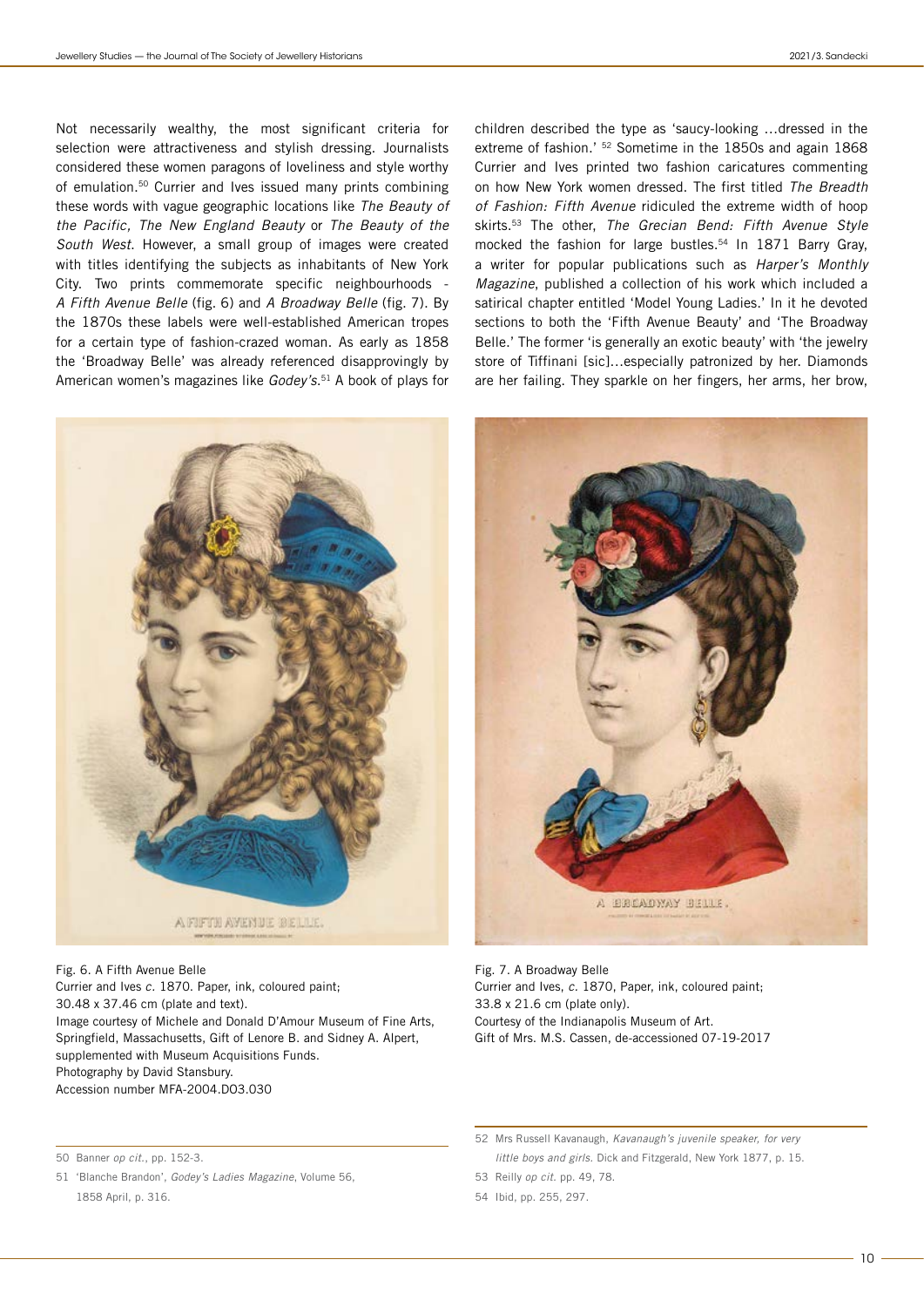and amidst her hair; they are pendent from her ears and rise and fall upon her swelling bosom.<sup>'55</sup> Currier and Ives' A Fifth Avenue Belle published around the same date is a striking contrast to this description. In a hand-coloured version a woman dressed in a plumed 'Central Park' hat - headgear appropriate for young girls out riding - engages the viewer with a pleasant smile.<sup>56</sup> Her only jewel, also dictated by fashion, is a brooch fastening the feather onto the hat. The faceted, red-coloured gemstone set within what appears to be a stamped rolled-gold frame may represent a Bohemian garnet, popular for mass-produced jewellery.<sup>57</sup> Not a single one of the ubiquitous diamonds mentioned by Gray is seen anywhere on her outfit. A similar contrast between contemporary social critique versus the Currier and Ives print is seen in A Broadway Belle. Gray describes this woman as 'slightly inclined toward the jewelry department... crowd[ing] her finger with rings which are not always formed of precious stones, while her swelling bosom is weighed down by gold chains and brooches....'<sup>58</sup> In this handcoloured print a young woman with upswept braided hair wears a soft-crowned Tyrolean-style blue hat, accented with a red feather and two pink roses. Her hair style, hat, and the 'Marie Stuart' frill on her simple red gown are nearly identical to an illustration of a young woman shown shopping for jewellery which appeared in the January 15, 1870 issue of Harper's Bazaar.<sup>59</sup> Like the figure in the 'Promenade Toilette', Currier and Ives' Broadway Belle wears an earring, a simple chain of gold oval-shaped hoops, less elaborate than the girandole-style earring shown in Harper's Bazaar. The print's subject also wears another jewel, a garnet-coloured heartshaped pendant on a chain composed of similarly coloured carved beads. A few years earlier Godey's Lady's Magazine commented that wearing garnets 'on a dress matching in shade have a very charming effect'.60 By all appearances, the Currier and Ives' 'Belle' is correctly and fashionably attired, ready for a shopping expedition. Unlike prior prints published by the firm referencing New York fashion, these appear to reference New York's acknowledged position as America's fashion capital responsible for establishing jewellery trends that were emulated across the nation.<sup>61</sup>

A small group of prints entitled The German Beauty, The Irish Beauty and The Egyptian Beauty appear to have been designed to appeal to those specific nationalities. Nominally parts of this collection are three prints of African-American women: The Colored Beauty of 1872 (fig. 8), The Colored Beauty of 1877 (fig. 9) and The Colored Belle which is only known by

55 Barry Gray, Castles in the air, and other phantasies; an old man prattling in the sunshine. Hurd and Houghton, New York 1871, pp. 342-52.

- 56 'Fall fashions', The New York Times, 1863 September 25, p. 2.
- 57 Fales op cit. p. 205.
- 58 Gray op cit. pp. 349-50.
- 59 'Promenade toilette', Harper's Bazaar, 1870 January 15, p. 44.
- 60 'Chitchat upon New York and Philadelphia fashions for February', Godey's Lady's Book, 1867 February, p. 203.
- 61 Caroline Rennolds Milbank, 'Ahead of the world: New York City fashions', in Art and the Empire City; New York 1825- 1861, eds. Catherine Hoover Voorsanger and John K. Howat. The Metropolitan Museum of Art, New York 2000, pp. 243-57.



Fig. 8. The Colored Beauty Currier and Ives, 1872. Paper, ink, coloured paint; 35 x 24 cm (plate and text). Courtesy of the Library of Congress, PGA, LC-USCZ2-2118

its title.<sup>62</sup> The first two prints were published concurrent with Currier and Ives' popular Darktown series, a group of 100 images mocking African-Americans' behaviour in a number of situations such as firefighting or athletic events.<sup>63</sup> Within the series were many prints ridiculing women's fashion choices such as Darktown Sociables, A Fancy Dress Hoodoo, Asking A Hand and Darktown Society – On Their Feed.<sup>64</sup> However neither Colored Beauty print is satirical, representing an unusual departure for the firm in the representation of African-American women.65 The 1872 version of The Colored Beauty (fig. 8) depicts a smiling young woman glancing to the left of the viewer, dressed in a two-tone gown accented with a lace neckline and bodice. It does not appear to be work clothing but Sunday or 'best' clothing worn to attend church services or as a wedding

- 63 Le Beau op cit. pp. 231-2.
- 64 Reilly op cit. pp. 32, 153.
- 65 Le Beau op cit. p. 231.

<sup>62</sup> Reilly op cit. p. 136.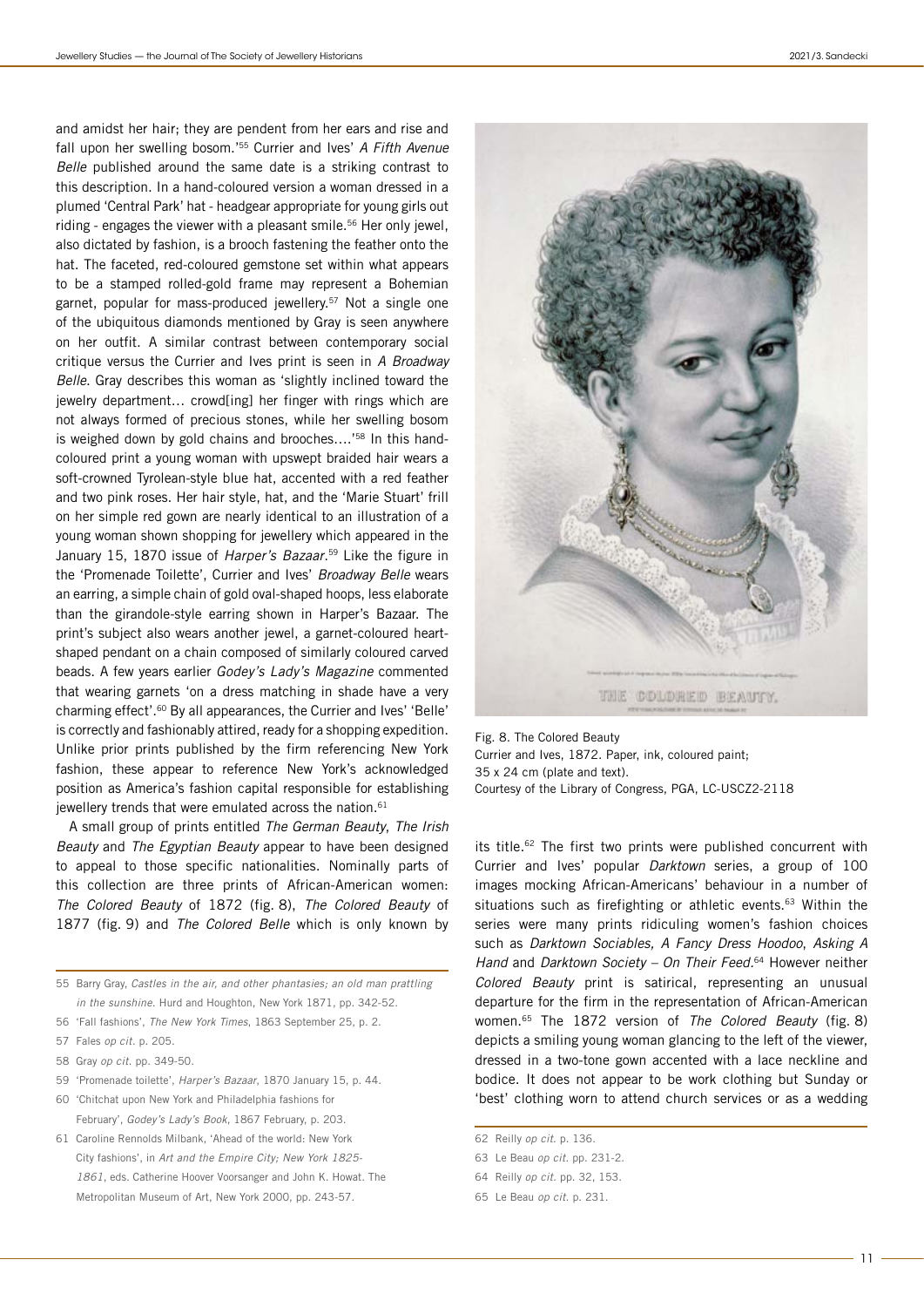

Fig. 9. The Colored Beauty Currier and Ives, 1877. Paper, ink, coloured paint; 34 x 24 (plate and text). Courtesy of the Library of Congress, PGA, LC-USCZ2-2118

ensemble.<sup>66</sup> This is confirmed by her unbound, naturally curly hair that, in order to minimize grooming time, would have been covered by a *tignon* or head cloth on work days.<sup>67</sup> She wears a number of jewels – an elaborate pair of gold, Renaissance Revival-style die-stamped earrings, two delicate seed pearl chokers, and a gold and pearl chain with an engraved, pearl-set locket – making it an unusually stylish image. White American women preferred to view their African American counterparts as ignorant about how to wear jewellery. In a short story entitled 'Mrs Daffodil is invited to join a Dorcas society' published in Godey's Lady's Magazine, the fashion arbitrator S. Annie Frost describes the introduction of a freed slave woman into the local

66 Shane White and Graham White, Stylin! African American Expressive Culture, Cornell University Press, New York 1999, ISBN 0-8014-3179-4. pp. 172-6.

67 Shane White and Graham White, 'Slave Hair and African American culture in the eighteenth and nineteenth centuries,' The Journal of Southern History, vol 61/1 1995 February, p. 69-72. community.68 At one point Miss Annie, the title character's mentor, is helping her dress 'for she seemed utterly unable to conquer the intricacies of a fashionable toilet.'69 Mrs Daffodil complains 'It's no sort of use…tryin' to rememorize all the fixin's an' it's just a mercy any how that I ain't put my buckle on my collar an' pinned my belt with a breastpin. I did pretty nigh strangulation myself one night tryin' to clasp a bracelet round my throat…you don't wear so many flummeries as we do…the next time you have a spare hour, you must just complain to me all the names of the jewelry we're a-pilin' on.'70 Perhaps like prints meant for middle class white women such as Take Your Pick, the 1872 print was designed to instruct African American women in the dress and jewellery suitable for a particular activity. The 1877 version of The Colored Beauty (fig. 9) displays an evolution of style in the depiction of African American women. Here the subject also does not wear work clothes but a stylish, modest outfit suitable for a promenade, shopping or visiting with friends. Her hair is parted in the centre emulating Euro-American fashion and her outfit is accented with a small simple earring like the few jewels usually seen in contemporary portrait photography of African Americans.<sup>71</sup> The image is intended to represent the newly emerging African American middle class, illustrating not only appropriate clothing but hairstyles. Both prints present sympathetic images of beauty, purity and prosperity and seem meant to be instructional and aspirational. The intended audience for them must have been limited but, much like their prints of other ethnic beauties, Currier and Ives apparently felt it was sufficient to warrant specially crafted imagery intended for display.

In the 1880s Currier and Ives mass-produced prints were replaced in American homes by mezzotints, etchings and photogravures which imitated fine art works. As home decoration evolved, with heavily carved woodwork, murals, tiles, wall hangings and original paintings becoming more popular, the space available for any type of print disappeared.72 In 1907 the firm ceased to exist.

Currier and Ives' prints depicted, with few exceptions, images of America's new middle class: the wives, sisters and daughters of American factory managers, bank clerks and grocery store owners. The women were dressed in fashionable jewellery appropriate for their lady-like activities and the prints were readily available for purchase. Both inexpensive and portable they served as appropriate instructional imagery suitable for interior decoration and as useful reminders of loved ones. They represent the era's vision of American beauty.73

68 S. Annie Frost, 'Mrs. Daffodil is invited to Join a Dorcas Society', Godey's Magazine, vol 76, no 453, 1868 March, p 51-5. In the United States a Dorcas Society is the women's charitable group affiliated with a Lutheran church.

71 Karin J. Bohleke, 'Assimilation, Amalgamation and Defiance: The "Admirable Figure of the Negro" and African American dress in daguerreotypes and early images' The Daguerrian Annual 2014, pp. 11-33.

72 Reilly op cit. p. xxxii.

73 This article originates from a paper given at the Society of Jewellery Historians conference Jewels in Portraits: Portraits in Jewels (June 2019).

<sup>69</sup> Ibid p. 255.

<sup>70</sup> Ibid